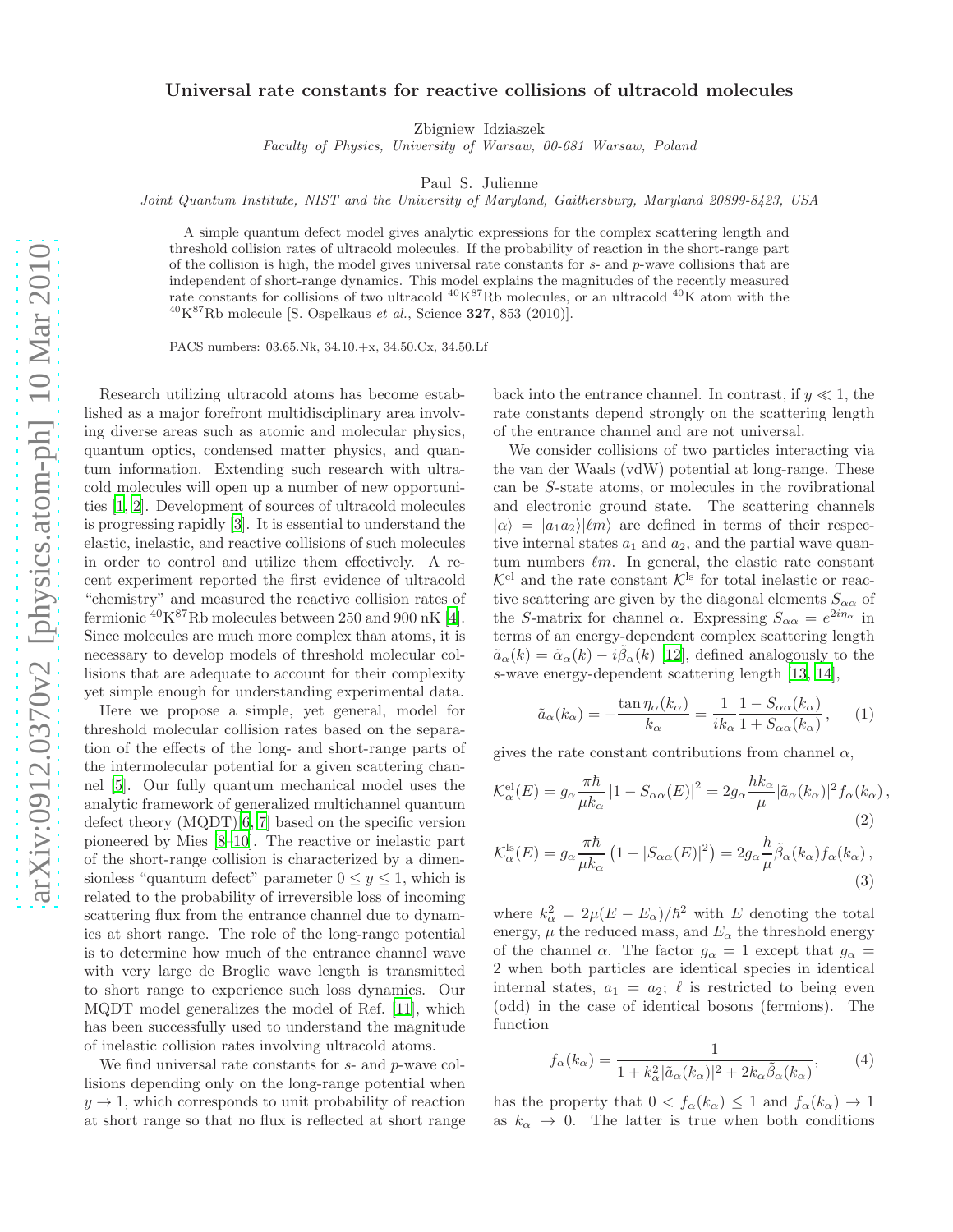$k_{\alpha}|\tilde{a}_{\alpha}(k_{\alpha})| \ll 1$  and  $k_{\alpha}\beta_{\alpha}(k_{\alpha}) \ll 1$  are met. We stress that Eqs.  $(2)-(3)$  $(2)-(3)$  are *exact* [\[12](#page-3-10)], and they apply either to coupled channel (unitary) and complex potential (nonunitary) models.

We introduce a single channel model with a complex potential to represent the long range potential and short range loss dynamics for channel  $\alpha$ , where for simplicity of notation we drop the implied channel index  $\alpha$ :

$$
U_{\ell}(r) = V(r) + \frac{\hbar^2 \ell(\ell+1)}{2\mu r^2} - i\frac{\gamma(r)}{2},\tag{5}
$$

and  $V(r)$  has the vdW form at long-range:  $V(r)$  =  $-C_6/r^6$  for  $r \ge R_0$ , where  $R_0$  denotes the range of short-range forces (e.g. the exchange interaction). The vdW potential is characterized by the length  $R_6$  =  $\frac{1}{2} \left( 2 \mu C_6 / \hbar^2 \right)^{1/4}$ , or the closely related length  $\bar{a}$  =  $4\pi R_6/\Gamma(\frac{1}{4})^2$  [\[15](#page-3-13)]. The imaginary part  $\gamma(r)$ , which is assumed to vanish beyond  $R_0$ , simulates all short-range coupling at  $r < R_0$  to excergic non-threshold exit channels that result in loss from the entrance channel. We assume that the kinetic energy release in loss channels is much larger than any exit barriers. The short range  $V(r)$  for  $r < R_0$  should be viewed as a pseudopotential which determines the phase of the wave function for  $r > R_0$ . This phase determines the "background" s-wave scattering length a for the potential  $V(r)$ , which can in general be different for different  $\ell m$  in the case of general anisotropic potentials.

Decomposing the wave function into real and imaginary parts,  $\Psi(r) = F(r) + iG(r)$ , gives the two channel Schrödinger equation

$$
\frac{\partial^2 \Phi}{\partial r^2} + \frac{2\mu}{\hbar^2} \left( E - \mathbf{W}(r) \right) \Phi(r) = 0, \tag{6}
$$

for the wave function  $\mathbf{\Phi}(r) = \{F(r), G(r)\}\$  with a non-Hermitian interaction matrix

$$
\mathbf{W}(r) = \begin{pmatrix} V(r) + \frac{\hbar^2 \ell(\ell+1)}{2\mu r^2} & \frac{\gamma(r)}{2} \\ -\frac{\gamma(r)}{2} & V(r) + \frac{\hbar^2 \ell(\ell+1)}{2\mu r^2} \end{pmatrix} . \tag{7}
$$

We solve the two-channel problem in the framework of MQDT [\[6](#page-3-5)[–8](#page-3-7)], which separates the effects of the long- and short-range parts of the potential. We adopt the notation of Mies [\[8\]](#page-3-7), and introduce a quantum defect matrix  $Y(E) = \{\{0, -y(E)\}, \{y(E), 0)\}\}\.$  The antisymmetric form of  $\mathbf Y$  results from the non-Hermitian potential  $\mathbf{W}(r)$ .

The wave function for  $r \gtrsim R_0$  is

$$
\mathbf{\Phi}(r) = \left[\hat{f}(r)\mathbf{I} + \hat{g}(r)\mathbf{Y}(E)\right]\mathbf{A} \quad . \tag{8}
$$

Here,  $\bf{A}$  is some constant vector,  $\bf{I}$  is the identity matrix, and  $\hat{f}(r)$ ,  $\hat{q}(r)$  are solutions of the Schrödinger equation in the real part of the potential  $V_{\ell}(r)$  that have "local"

WKB-like normalization at short distances [\[8,](#page-3-7) [16\]](#page-3-14),

<span id="page-1-0"></span>
$$
\hat{f}(r, E) \cong k(r)^{-1/2} \sin \beta(r),
$$
\n
$$
\hat{g}(r, E) \cong k(r)^{-1/2} \cos \beta(r),
$$
\n
$$
r \gtrsim R_0, \quad (9)
$$

where  $k(r) = \sqrt{2\mu (E - \text{Re}[U_{\ell}(r)])}/\hbar$  is the local wave vector, and  $\beta(r) = \int^r dx k(x)$  is the WKB phase. Typically,  $R_0 \ll R_6$ , and for s- or p-wave ultracold collision one can assume that  $y(E) = y$  is independent of E. The two parameters  $a$  and  $y$  completely represent the effects of the complex short-range dynamics on the wave function in channel  $\alpha$  for  $r \gtrsim R_0$ .

Some intuition about y is gained from writing  $\Psi(r)$  at small distances,  $R_0 < r \ll R_6$ , using the WKB-like form in Eq. [\(9\)](#page-1-0) for  $f(r)$  and  $\hat{g}(r)$ :

$$
\Psi(r) \sim \frac{\exp\left[-i\int^r k(x)dx\right]}{\sqrt{k(r)}} - \left(\frac{1-y}{1+y}\right) \frac{\exp\left[i\int^r k(x)dx\right]}{\sqrt{k(r)}}.
$$
\n(10)

The first term represents the flux of incident particles, whereas the second term gives the flux reflected from the short-range potential. Hence, for  $y = 1$  there is no outgoing flux, whereas for  $y$  not unity there is some back reflection. Finally, for  $y = 0$  (no losses), the incident and reflected fluxes are equal, and we recover the standard scattering wave function  $\Psi(r) \sim k^{-1/2}(r) \sin\left[\int^r k(x) dx\right]$  =  $\widehat{f}(r)$ . In the following we will assume  $0 \leq y \leq 1$  [\[17](#page-3-15)].

Applying the standard MQDT formulas relating the quantum-defect matrix  $\bf{Y}$  to the scattering S-matrix [\[8\]](#page-3-7), we calculate  $\tilde{a}(E)$  assuming  $kR_6 \ll 1$ 

<span id="page-1-1"></span>
$$
\tilde{a}(E) \approx -\frac{1}{k} \left( \tan \xi(E) - \frac{yC^{-2}(E)}{i + y \tan \lambda(E)} \right), \quad (11)
$$

Here,  $C(E)$  and tan  $\lambda(E)$  are the MQDT functions [\[8](#page-3-7)] that connect the solutions with short- and long-range normalization:  $f(r) = C^{-1}(E) \hat{f}(r)$ ,  $g(r) = C(E) [\hat{g}(r) +$  $\tan \lambda(E)\hat{f}_i(r)$ , where the scattering solutions in the asymptotic region are defined as follows:

$$
f(r, E) \cong \sin\left(kr - \ell\pi/2 + \xi\right) / \sqrt{k},
$$
  
\n
$$
g(r, E) \cong \cos\left(kr - \ell\pi/2 + \xi\right) / \sqrt{k},
$$
  
\n
$$
r \to \infty, \quad (12)
$$

where  $\xi(k)$  is the phase shift. The functions  $C(E)$ ,  $\tan \lambda(E)$  and  $\xi(E)$  are found from the analytic vdW the-ory [\[18](#page-3-16)]. The small- $k$  behavior for an  $s$  wave is

<span id="page-1-2"></span>
$$
C^{-2}(E, \ell = 0) \stackrel{k \to 0}{\longrightarrow} k\bar{a} (1 + (s - 1)^2), \quad (13)
$$

$$
\tan \lambda (E, \ell = 0) \stackrel{k \to 0}{\longrightarrow} 1 - s,\tag{14}
$$

and  $\tan \xi(E, \ell = 0) \stackrel{k \to 0}{\longrightarrow} -ka$ , where  $s = a/\bar{a}$  is the dimensionless scattering length. For a  $p$  wave:

$$
C^{-2}(E, \ell = 1) \xrightarrow{k \to 0} 2k\bar{a}_1(k\bar{a})^2 \frac{1 + (s - 1)^2}{(s - 2)^2},
$$
 (15)

$$
\tan \lambda (E, \ell = 1) \stackrel{k \to 0}{\longrightarrow} s/(s-2),\tag{16}
$$

<span id="page-1-3"></span>
$$
\tan \xi (E, \ell = 1) \stackrel{k \to 0}{\longrightarrow} 2k \bar{a}_1 (k \bar{a})^2 \frac{s - 1}{s - 2},\tag{17}
$$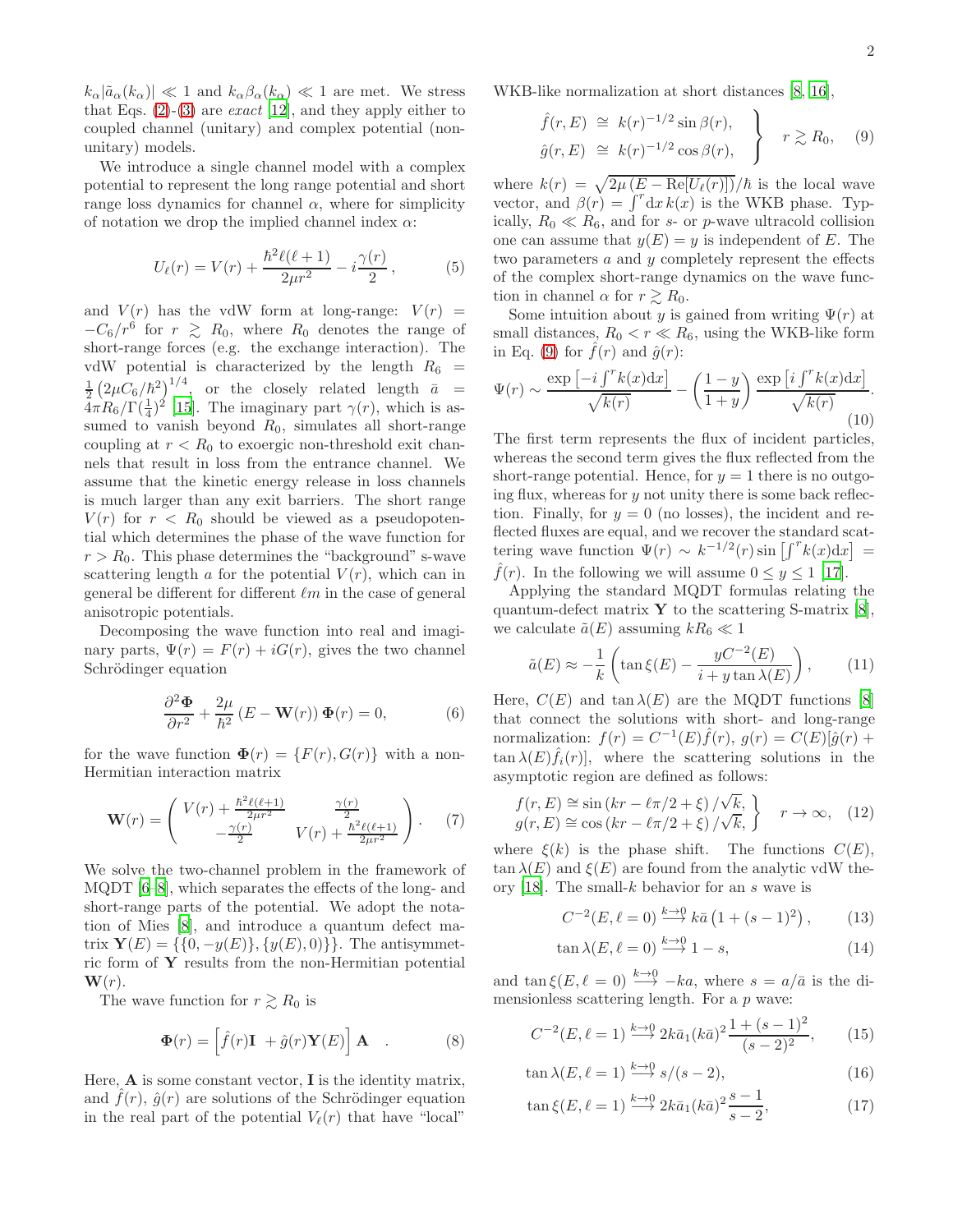where  $\bar{a}_1 = \bar{a}\Gamma(\frac{1}{4})^6/(144\pi^2\Gamma(\frac{3}{4})^2) \approx 1.064\bar{a}$ .

For small  $y$  Eqs. [\(3\)](#page-0-1) and [\(11\)](#page-1-1) predict that the loss rate scales as  $\tilde{\beta}(E) \approx yC^{-2}(E)$ . This can be interpreted [\[10](#page-3-8)] as an energy-insensitive probability  $y$  of the short-range reaction multiplied by the function  $C^{-2}(E)$ , which provides the proper scaling of the wave function amplitude between the short-range and asymptotic zones.

A key result of this paper is Eq. [\(11\)](#page-1-1) for  $\tilde{a}(E)$  for ar-bitrary y. Equations [\(13\)](#page-1-2)-[\(17\)](#page-1-3) yield the small-k analytic limits of Eq. [\(11\)](#page-1-1), valid when  $k|\tilde{a}| \ll 1$  and  $kR_6 \ll 1$ :

$$
\tilde{a}_{\ell=0}(k) = a + \bar{a}y \frac{1 + (1 - s)^2}{i + y(1 - s)},
$$
\n(18)

$$
\tilde{a}_{\ell=1}(k) = -2\bar{a}_1(k\bar{a})^2 \frac{y + i(s - 1)}{ys + i(s - 2)}.
$$
\n(19)

These expressions parameterize the elastic and inelastic collision rates in terms of the two dimensionless parameters s and y, namely, an entrance channel phase and a short-range interchannel coupling strength, plus the van der Waals parameter  $\bar{a}$ . In the special case of unit probability of short range loss from the entrance channel,  $y \rightarrow 1$ , we find the universal result that  $\tilde{\alpha}$  is *indepen*dent of s and y, and depends on  $\bar{a}$  only. Specifically,  $\alpha_{\ell=0} = \beta_{\ell=0} = \bar{a}$  for an s-wave and  $\alpha_{\ell=1} = -\bar{a}_1 (k\bar{a})^2$ and  $\beta_{\ell=1} \to \bar{a}_1 (k \bar{a})^2$  for a *p*-wave. This gives the universal rate constants determined solely by the quantum transmission of the long-range potential:

$$
\mathcal{K}_{\ell=0}^{\text{el}} = 4g \frac{h}{\mu} k \bar{a}^2 \qquad \qquad \mathcal{K}_{\ell=0}^{\text{ls}} = 2g \frac{h}{\mu} \bar{a} \tag{20}
$$

$$
\mathcal{K}_{\ell=1}^{\text{el}} = 4\sigma g \frac{h}{\mu} k \bar{a}_1^2 (k \bar{a})^4 \quad \mathcal{K}_{\ell=1}^{\text{ls}} = 2\sigma g \frac{h}{\mu} \bar{a}_1 (k \bar{a})^2 \quad (21)
$$

valid for  $kR_6 \ll 1$ . The factor  $\sigma = 3$  for  $\ell = 1$  for a rotationless molecule in the universal limit, since all three m components have the same  $C_6$  and contribute equally. In general, a sum of the different contributions from each m would need to be taken.

We have verified Eqs. [\(20\)](#page-2-0) and [\(21\)](#page-2-1) by numerical calculations with a complex potential. These equations also reproduce the numerical model of Orzel et al [\[11\]](#page-3-9) for sand p-waves, for which  $y = 1$  is an excellent approximation for ionizing collisions of Xe metastable atoms. Ref. [\[11\]](#page-3-9) found the ionization rate constant for s-wave collisions to be independent of isotopic mass, that is, independent of s, which is expected to be quite different for different isotopes [\[16\]](#page-3-14). The value of  $\mathcal{K}_{\ell=0}^{\text{ls}}$  predicted by Eq. [\(20\)](#page-2-0) agrees with the measured value of Ref. [\[11](#page-3-9)] within experimental uncertainty. Hudson *et al.* [\[19](#page-3-17)] also found that a numerical implementation of the model of Ref. [\[11](#page-3-9)] explained their vibrational relaxation data for RbCs molecules, although the error bars were quite large.

In general, y is not unity, and there can be reflected flux from short-range back into the entrance channel, so that  $\tilde{a}$  is sensitive to both s and y. Figure [1](#page-2-2) shows the complex scattering length  $\tilde{a}$  plotted in the  $\{\alpha, \beta\}$  plane as y and



<span id="page-2-4"></span><span id="page-2-3"></span><span id="page-2-2"></span>FIG. 1: Real and imaginary parts of  $\tilde{a}_{\ell=0}/\bar{a}$  (left panel) and  $(\tilde{a}_{\ell=1}/\bar{a})(k\bar{a})^{-2}$  (right panel) as  $k \to 0$  for different values of the loss parameter  $y$  (set of circles) as the phase parameter  $s = a/\bar{a}$ , color coded according to the value of  $arctan(s)/\pi$ , varies over its full range of  $-\infty < a < +\infty$ . The blue-red boundary occurs where  $U_{\ell}(r)$  has a bound state at  $E=0$ .

s vary for s- and p-waves. The Figure shows  $\tilde{a}$  lies on a circle for a fixed values of y. For s-waves these circles are centered at  $\{\bar{a}, \bar{a}(\frac{y}{2} + \frac{1}{2y})\}$ , and have radius  $\bar{a}(1-y^2)/(2y)$ , while for *p*-waves they are centered at  $\{-\bar{a}_1, \bar{a}_1(\frac{y}{2} + \frac{1}{2y})\}$ and have radius  $\bar{a}_1(1-y^2)/(2y)$ . The points at the top (bottom) of the circles correspond to the maximal (minimal) loss:  $\beta_{\ell=0} = \bar{a}/y$  and  $\beta_{\ell=1} = \bar{a}_1/(yk^2 \bar{a}^2)$  ( $\beta_{\ell=0} = y\bar{a}$ and  $\beta_{\ell=1} = y \bar{a}_1 / (k^2 \bar{a}^2)$ , and they are realized at  $s = \infty$ and  $s = 2$  [\[20](#page-3-18)]  $(s = 1$  and  $s = 0)$ , for the s- and p-wave, respectively. Hence, counterintuitively, the largest loss rates  $(\beta \gg \bar{a})$  occur only for small values of the reaction probability y, but only when  $s > 1$  is large enough that there is a near-threshold bound state that allows the  $C(E)^{-2}$  function to build up a large amplitude of the short-range wave function.

<span id="page-2-1"></span><span id="page-2-0"></span>Our theory explains recent experimental data on the reaction rate coefficients of a gas of ultracold <sup>40</sup>K<sup>87</sup>Rb molecules in their vibrational and rotational ground state [\[4\]](#page-3-3). These molecules are fermions with 36 distinct states of nuclear spin. The experiment could prepare the molecules in either the same or different spin levels, thereby allowing measurement of both s- and p-wave reactive collision rates. Fig. [\(2\)](#page-3-19) compares the experimental data with two different predictions of our MQDT model. The dashed line shows the predictions of the universal model at low k, where  $\mathcal{K}_{\ell=0}^{\text{ls}}(T) = 4(h/\mu)\bar{a}$  is independent of temperature  $T$  and

$$
\mathcal{K}_{\ell=1}^{\text{ls}}(T) = \frac{\Gamma(1/4)^6}{\Gamma(3/4)^2} \bar{a}^3 \frac{k_B T}{h} = 1513 \bar{a}^3 \frac{k_B T}{h} \,. \tag{22}
$$

varies linearly with T. With  $\bar{a} = 118(3)$  a<sub>0</sub> from two ab initio calculations of  $C_6$  [\[21,](#page-3-20) [22\]](#page-3-21), assuming a 5 % uncertainty,  $\mathcal{K}_{\ell=1}^{\text{ls}}(T)/T = 0.8(1) \times 10^{-5} \text{ cm}^3 \text{s}^{-1} \text{K}^{-1}$ , compared to the measured value of  $1.1(3) \times 10^{-5}$  cm<sup>3</sup>s<sup>-1</sup>K<sup>-1</sup> for the lowest spin state [\[4\]](#page-3-3).

While the universal *p*-wave  $\mathcal{K}_{\ell=1}^{\text{ls}}$  agrees with the data within mutual uncertainties, the s wave  $\mathcal{K}_{\ell=0}^{\text{ls}} = 0.8 \times$